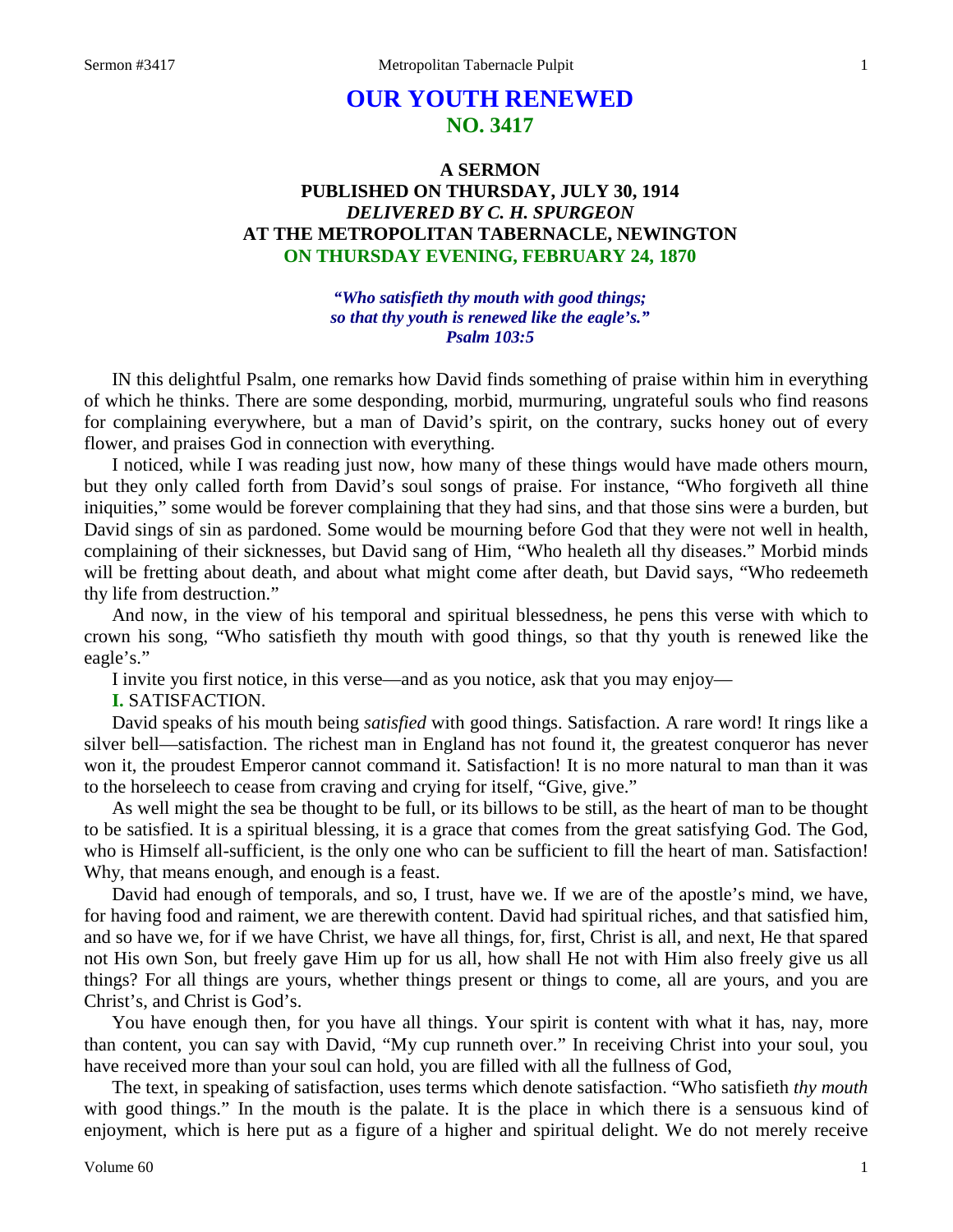God's good mercies, we enjoy them. We have not lost our taste for them. We do not swallow the honey of the divine mercy as though it were so much tasteless white of an egg, but we know, through having our senses exercised and taught of the good Spirit, how to get the flavor, the taste of the Word, and to enjoy it.

"He satisfieth thy mouth." We have, all of us, desires after pleasures, which are natural to us, and believing men have desires after higher pleasures, and these desires are for the time being satisfied, until we get into yonder realm, where, our capacities being enlarged, our desires also shall be increased, and there too, we shall be abundantly satisfied with the fatness of His house, and shall drink of the river of His pleasures for evermore.

Until then, we are satisfied with Christ, satisfied with His salvation, satisfied with the Holy Spirit, satisfied with all His gracious operations, satisfied with the covenant of grace, satisfied with its sureness, satisfied with the largeness of its provisions, satisfied with the love of God, satisfied, indeed, with all that the Lord wills, for we can say that His will is our will. There is enough, then, and there is enjoyment of that enough.

Note as you take the words, "Who satisfieth thy mouth with *good things." See the variety of the satisfaction that is given*. The mercies bestowed are not only good, they are not *a* good thing, but "good *things."* The Christian's spiritual wealth consists of all manner of good things. As we showed you last Thursday night—of Christ's fullness have all we received, and grace for grace. He gives more grace. He is the God of all grace. All sorts of blessings are provided for the believer, and the satisfaction which he enjoys is the result of receiving all the blessings that he can ever want.

"He satisfieth thy mouth with good things," that is, with pardons bought with blood, with justifying righteousness, perfect and complete, with adoption and all the privileges belonging thereto, with sanctification and all its gracious results. Good things, superlatively good things, beloved. Not merely on good doctrines and good opinions shall you feed, but on real things, real blessings, and these not all of one sort, nor after one fashion, but like the fruit of that tree which blooms near to the throne of God, and which bears its fruit every month, and has a variety of fruits to suit the tastes of all who come hungering to eat thereof.

*The excellency* also of the mercy which satisfies us is mentioned in the text. "Who satisfieth thy mouth with good things"—emphatically good. Many of "the good things of this life," as we commonly say, are only good in a very modified sense. They are easily made into curses, and they often become temptations. But the good things of divine grace are so good that they never can be anything else but good, and so good that they make our bad things good. I mean that they make our bitter affliction sweet, and turn our trials into joys.

He that gets Christ has such a good thing that no tongue shall ever tell the goodness it. He that gets everlasting love, and all the streams that gush from that deep and fathomless fountain, gets things so good, and in the most superlative sense of that word, that they are like God Himself, who is essentially good. Ah! Christian, what a happy lot is yours! to have good things from the good God, and to have an abundance of them, and to have yourself so ravished in the enjoyment of them, that your soul can say, "I am satisfied, it is enough, I am content, my soul is overflowing with the good things of God."

Once more, this satisfaction is *continual*. The word is in the present tense, "Who satisfieth thy mouth with good things." It is not "did satisfy it," though that is true. He did satisfy my mouth with good things when first I came to Him and perceived the beauty of my Lord Jesus. Often since then has He made His servant to sit at the banquet table, and there in the presence of his enemies has he been fed.

But the text is in the present, and that means who now satisfieth, who, tomorrow when it comes, still shall be your present help, and still shall satisfy, who not only will satisfy you in heaven—though that be true, for I shall be satisfied when I awake in His likeness—but who even now, as far as your capacity goes, continually satisfies you in things here below, not with things below, but with things above, satisfied with God, while yet absent from the Lord.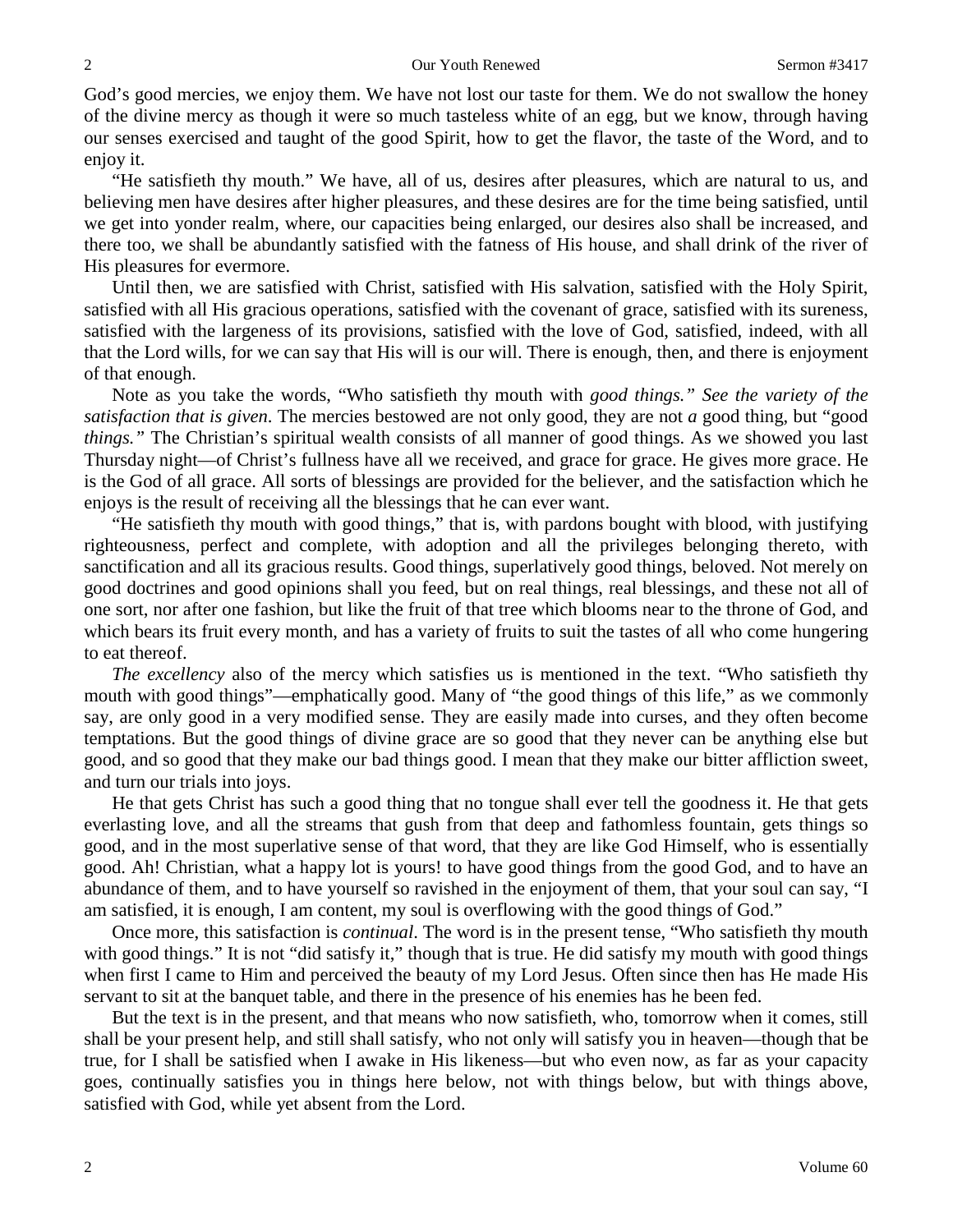#### Sermon #3417 **Our Youth Renewed** 3

Is not this blessing, being in the present tense, peculiarly delightful, but it is just that to which the worldling cannot come. All his good things are generally in the past or the future. I mean his good spiritual things. He will tell you of what he once did feel, or else he hopes that they may yet be in the days to come, and that one of these days he may be saved. But the genuine religion of Christ is known by its bearing the motto of "Today"—present salvation. There is no religion under heaven except the evangelical truth of God, that teaches present salvation.

I think I have read some such passage as this by an eminent cardinal, since departed, and gone somewhere—I do not know where, for he has gone somewhere where they have Masses for the repose of his soul, and surely that cannot be in heaven. Surely, they would not need to pray for the repose of the souls that are there.

But this departed cardinal says something like this, "How delightful to die after having received the saved viaticum from the hands of God's priest, with the memorial of the cross upon your bosom, and the crucifix upheld by holy hands, before your expiring eyes! To pass out of this world with the sound of the passing bell in your ears, and then to lie awhile, while gathered round you are the prayers of holy men and blessed virgins consecrated to God in the neighboring convent, to be carried out with the songs of choristers, with the perfume of incense, and with attending monks and friars, to be put into holy ground, consecrated by sacred rites, amidst the reading of words long honored by being used by the Holy Catholic Church, to have the consecrated earth saturated with holy water falling upon the coffin lid, that bears the memorial of the cross," and so on, and so on, and so on.

How delightful! How delightful he makes it all out to be, as if it all were a theater—nothing more—a piece of show. What good could there be to a soul in all that performance, and all that tag-raggery, and I know not what besides? What consolation could it be to a departing spirit? But that evidently is the ultimatum, the highest reward that can be obtained by that kind of faith.

But, beloved, we speak out of this Book of God what we know and have proved, and we tell you that you may be saved now. The pardon of sin is not a thing merely for dying moments, it is a thing for this very present hour. What says David? "Blessed is the man unto whom the Lord imparteth not iniquity; blessed is he whose transgression is forgiven, and whose sin is covered." What says Paul? "There is, therefore, now no condemnation to them that are in Christ Jesus, who walk not after the flesh, but after the Spirit."

I dwell, then, with a lingering delight upon the present tense of these words, "Who satisfieth" today—"thy mouth with good things," makes you even now a happy believer, a rejoicing believer, a hopeful believer, a contented child of God, looking for the appearing of the Lord Jesus Christ, and hoping to be found among the waiting, worshipping company, who "worship Christ Jesus in the spirit, and have no confidence in the flesh." That is the first thought of the text, then—satisfaction.

Pass on now to the second thought, which is—

#### **II.** RENEWAL.

"So that thy youth is renewed like the eagle's." Beloved, *there is need of this*. Every Christian has need that his soul should be restored, should be refreshed, re-invigorated, newly quickened. As to those who are saved, there is a constant need restoring them to their first love. This is promised in the words before us. I say there is need of it. There is need of it, first, because of the ordinary wear and tear, which operate upon spiritual life, as well as upon every other form of life. You cannot serve God, you cannot praise, you cannot pray, you cannot do anything without some expenditure of strength, and therefore, you need to have that strength renewed.

Moreover, in such a world as this, combating with temptations, bearing up against the current of society, and I know not what besides of difficulty, takes away our strength. We need, therefore, to go and drink again of the brook by the way, that we may lift up our head once again. The ordinary wear and tear of spiritual life requires this.

Besides that, we are often *the subjects of sinful decline*. Backsliding is too common a complaint among Christians. We can ascend to the top of the mountain and dwell with God, but our foot soon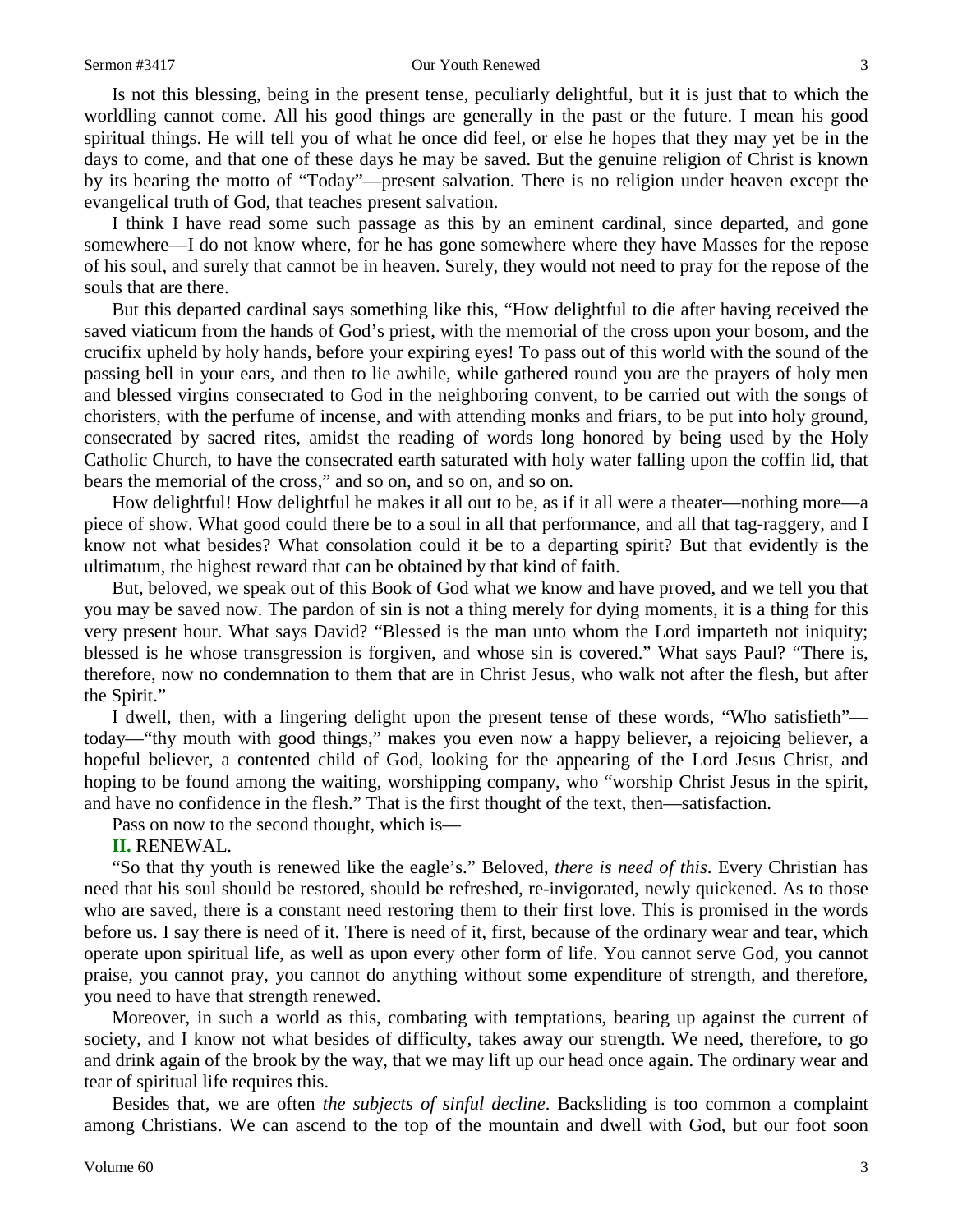begins to descend. There is a gravitation towards sinfulness in the best of men. Oh! that it were not so, but we are very conscious that it is so, and therefore, we need to have the renewal.

And yet again, *we sometimes fall into sorrowful spiritual diseases,* I mean apart from sin. We may get depressed in spirit, we may be nervous, fearful, timid, we may almost come to the borders of despair. We may cry out with David, "All thy waves and thy billows have gone over me; my heart is consumed, because of grief," we may be brought very low. Well, then again, we shall want renewal. So, what with wear and tear, what with sinful inclination to decline, and what with the sorrowful diseases which may come upon our mind, we often want renewing.

Mark, now, *the peculiar excellency of the renewing* that is spoken of in the text. David says, "So that *thy youth* is renewed." There is a great deal to be admired in the youth of the believer. Youth is *the time of beauty*. After a while, the furrows are plowed upon our brow, and the gray hairs are scattered here and there, but the young man and the maiden rejoice in the beauty of their youth. And I am sure it is beautiful to see a young Christian. There is something so admirable in his carriage and bearing, in his first ardor, his first love and zeal, his first jealous sensitiveness and tenderness of heart, his carefulness of walk, and so on, that we cannot but admire him.

But thank God, we need not give up these things when our Christian youth, as to time, has gone. Thank God, He can renew our youth to us spiritually when we grow old bodily, and there is a beauty about the aged Christian that is living near to God and dwelling on the borders of heaven, quite as fair to look upon as the beauty of the young believer. So God gives to His people from day to day a peculiar beauty in each season of life, and thus their youth is renewed.

Youth, again, is the time *for vigor*. The young man can run, he is strong, he has even waste powers to throw away. And how strong often are the young men in Christ Jesus! They are strong, and have overcome the wicked one. Alas! it sometimes happens that growth in years does not bring growth in grace, and we have known some who have grown weak and feeble as years have passed over their heads.

But God can renew to us all the vigor we ever had. All the strength we had for service during the first twenty years of our Christian life, He can bring back to us again. Though we may have been living under a starving ministry, and so have lost our strength, though we may have neglected much communion with Christ, and so have lost our vigor, He can give it all back again, and once more we shall run, and not be weary, we shall walk and not faint.

Youth, again, is the time for *ardor,* for *fervency,* for *enterprise*. I would not say a word that might depreciate the wisdom and mature prudence of old age, but for all that, the most of things that are done in the world must be done by the young blood. The radical element comes in to stir the conservative element and quicken it into activity. In the Christian church there must be young blood coming in, and if there is not, it is generally an ill time with that church. But surely, beloved, it need not be that our first ardor, and enterprise, and hopefulness should leave us. God can renew it to us at any time during our spiritual career.

He can renew our youth like the eagle's, by renewing our courage for Him, our confidence in Him, our energy towards Him, our determination for Him, our willingness to run risks in His cause, our ardor to tell to others what Christ's love has been in our hearts. If you have lost that youth, cry to God tonight for it, and He, by His Spirit, will renew your youth to you. "Even the youths shall faint and be weary, and the young men shall utterly fail; but they that wait upon the Lord shall renew their strength; they shall mount up with wings as eagles; they shall run, and not be weary; they shall walk, and not faint."

Youth, too, is the time for *joy*. We expect young people to be merry, and young Christians may well make merry and be glad, now that they are brought into the house of feasting. God often makes the early part of our Christian career to be smooth, He screens us from the harder trials that will be necessary for us afterwards, but there is no reason why the joy of the Lord should ever depart from a Christian.

I have not known many, but I have known some few Christians who are just as happy and joyful as they ever were in the brightest period of their lives and have continued so by the twenty years together. I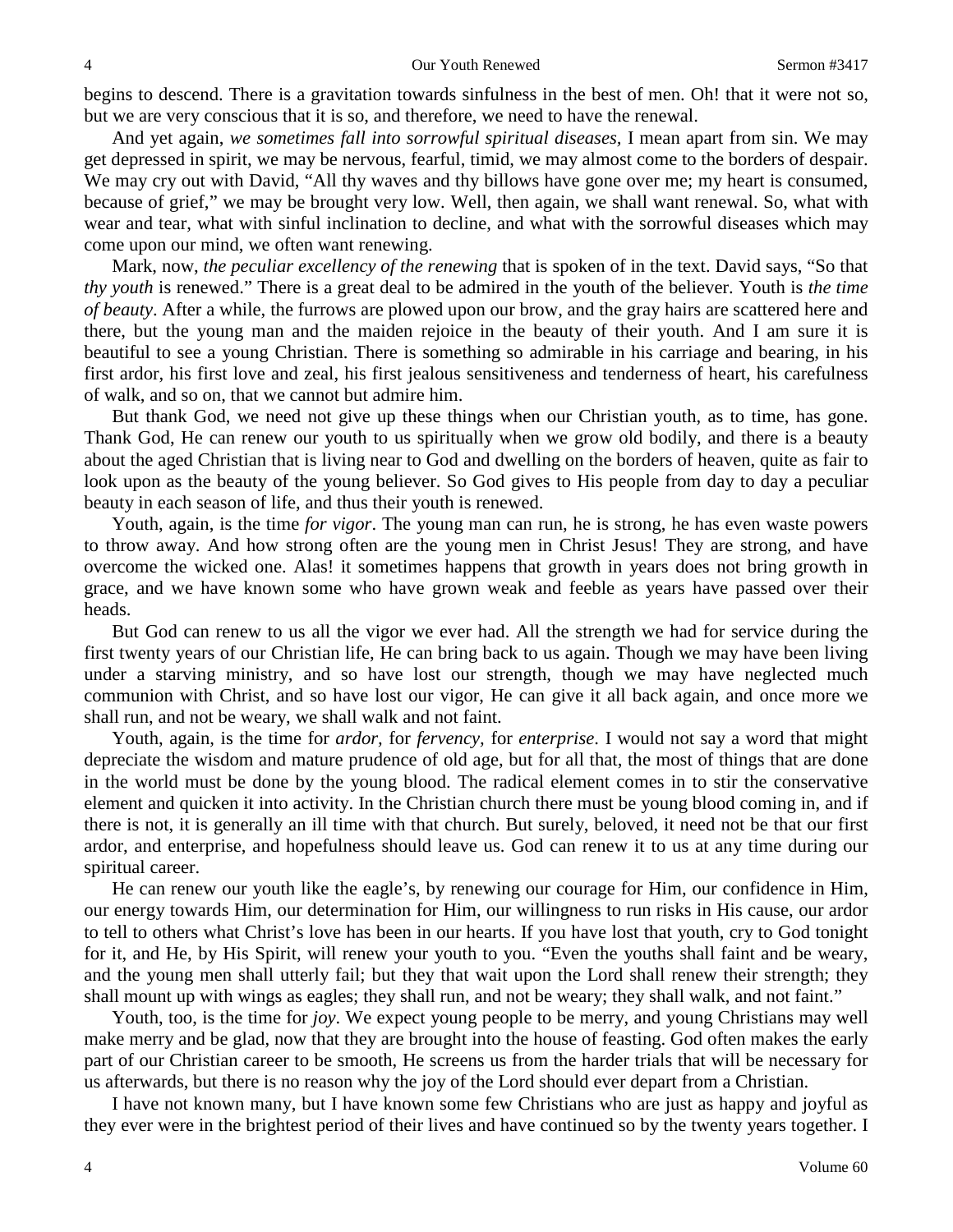do not believe that spiritual decline, though it is very common, is at all inevitable. I believe it to be as unnecessary as it is sinful. We might always retain that early joy and delight.

I must confess my own experience is that, whatever joy I had in Christ twenty years ago, I have much more now. Whatever I had that could delight me concerning Him was shallow and superficial then compared with the deeper delight my spirit finds in His service, in His work, in His people, and especially in Himself.

There is no reason why we should not continue to be young. A dear friend of yours, who has lately gone to heaven, who was close on the verge of eighty years, and whom you all knew well, why, he was as much a boy as any of us in the things of God. There was not one among us that was more hopeful or more enterprising than was our dear venerable father. We had only just to think of any good thing for Christ, and instead of being, as some have a tendency to be when they get old, rather inclined to be a drag on the wheel for fear lest the young people should go too fast, he was always ready to gird up his loins and run, like Elijah before the chariot, and do a little more than anybody else if he could.

I pray that that may be our case, that we may bring forth fruit in old age to show that the Lord is upright. So may it be with us, and right on as long as ever we shall live may He renew our youth like the eagle's! I shall now want your attention for only a few minutes for a third point. We have had satisfaction and renewal.

#### The third thing in the text is—

#### **III.** A SIMILITUDE.

"So that thy youth is renewed like the eagle's." How is that? Socrates and the old naturalists used to say that when eagles get to be very old, they lost their old beak, and talons, and feathers, and turned young again. I suppose people used to believe that in those times, but happily there is nobody who believes such rubbish as that now.

I am quite sure that David did not believe it, for my persuasion is, the more I look into the Bible, though some have said that the Bible was only meant to teach us religion, and that we must not look for accuracy as to scientific facts, that that is a mistake, and that the Bible never makes a mistake in natural history, in physics, or in anything else, but is as much inspired about one thing as about another.

There is nothing in this text to lead us to believe that David meant that—nothing at all. Some have thought, and I think they are correct, that the allusion is to the newly-molting of the eagle. As with every other bird at that time, they appear haggard, and then when their feathers are grown again, it makes them appear to renew their youth.

I observe that many naturalists whose works I have consulted on the subject declare that the molting of the eagle is not sufficiently severe to produce any appreciable change, and that David must have been a very acute observer, indeed, if he could have detected such an alteration, and they seem to think that the allusion is to the well-known longevity of the eagle, which lives on, and on, and on, when many other birds have passed through many generations. The grand old monarch of the craggy rocks is still young when generations of other birds have passed away. So our youth is renewed like the eagle's, that is to say, our spiritual life continues on, and on, and on, through time right into eternity.

Let me, then, conduct your thoughts to the eagle for a minute. How is the eagle's youth renewed? I suppose in four things—in its sight, its flight, its might, and its fighting.

The eagle has a keen eye, but its eye would grow dim unless there was a constant renewal of its youth, and therefore, *its eyesight is renewed*. The eagle-eye belongs to every gracious man. He can see farther than the eagle can. He can see beyond the gates of pearl, he can see farther than that, to the throne of God, yea, farther than that, into the heart of God. He can say—

> *"The streams of love I trace Up to their fountain, God: And in His mighty breast I see Eternal thoughts of love to me."*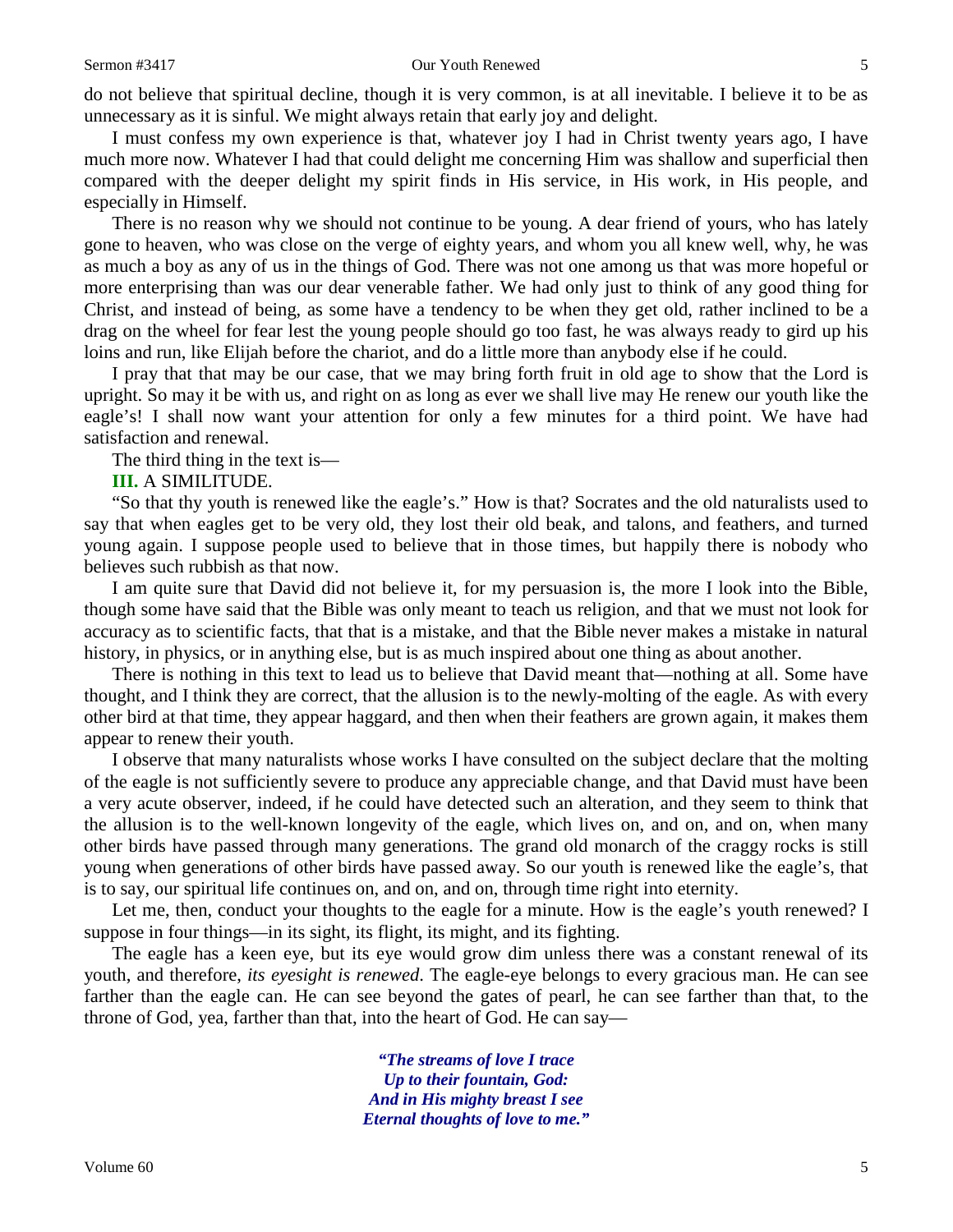But the eagle eye of faith is often clouded with unbelief, and it is a blessing for us that God increases our faith, and that once again we can see invisible things, and rejoice to behold what has never been given to mortal eye to see.

The eagle is a bird of strong flight, and that *flight may be reckoned as a part of its youth which is renewed*. Large as it is, sometimes measuring from six to eight feet broad when its wings are outspread, yet as soon as it vanishes out of sight it is lost in the blaze of the sun. At another time the eagle is on its flight, simply making progress.

So with the Christian. His youth is renewed. He mounts upwards in communion with God, higher, higher, higher. His motto is—

> *"Nearer, my God, to Thee, Nearer to Thee; This still my cry shall be, Nearer to Thee, nearer to Thee."*

Up he mounts like the eagle, or at other times he goes onward in his Christian pathway, going from strength to strength until he appears before his God. Now, it is a mercy for us that the Lord is pleased to renew our power of fellowship with Himself, our power of making progress in the divine life, just as He renews the eagle's youth.

The eagle has great *power and might,* too. He had need to be strong, or when he carries his prey to his young ones, he might soon weary. And you and I have souls to feed, and work to do for God, and for His kingdom, and we need that our might should be renewed, like the eagle's, that we may be strong for every service imposed upon us.

And then *the eagle is made to fight*. It smells the battle afar off, and delights in carnage. And the Christian, though he be a man of peace, is also a man of war. From his youth up he has to contend with his corruptions, and fight with spiritual wickednesses in high places, and he needs that his power thus to fight should be daily renewed, even as is the eagle's. May we experience day by day what it is to have our youth renewed in these respects.

But now, let us ask the pressing and practical question, how is it that the eagle's youth is renewed? Is it not *because there is a life within, which renews it?* God has so constituted the eagle that it shall live on, God has so constituted a believer that he shall live on. He has put a living, incorruptible seed within us that cannot die, and the water of life that He has given to us, is in us a well of water springing up unto everlasting life. Therefore is our youth renewed like the eagle's. There is a holy nature, a spiritual immortality of grace bestowed upon us, and therefore is our youth renewed.

The eagle's strength is renewed *by the food it eats*. That is indicated in the text, "Who satisfieth thy *mouth* with good things, *so* that thy youth is renewed like the eagle's." When the eagle has satisfied his hunger, he is strong again, and when you and I have fed upon the Word of God, especially upon the incarnate Word of God, when we have been privileged to eat His flesh and drink His blood, as spiritual men know how, ah! then, again, our youth has been renewed.

The eagle's strength is renewed *by the air he breathes*. Not here below, in this smoky atmosphere, but up there, in the clear azure, where all is bright, there does the eagle breathe the pure air, and thus renew his strength. So the Christian renews his strength, not here among groveling gold hunters, or pleasure hunters, or fame hunters, but up, up there in the rarified atmosphere of communion with God. There he grows strong again, and comes down from the heaven of heavens, with his face glowing with the radiance of renewed youth, renewed by breathing the atmosphere of the skies.

The eagle's youth is renewed *as the season returns,* or if the reference I gave to some naturalists be correct, there is a season for renewal. So when the times for God's Spirit to visit us with times of refreshing come, then, again, our strength is renewed. When we feel once more the Holy Spirit bedewing us, and our heart gets to be like Gideon's fleece, and we are saturated, then, like the eagle's, our strength is renewed.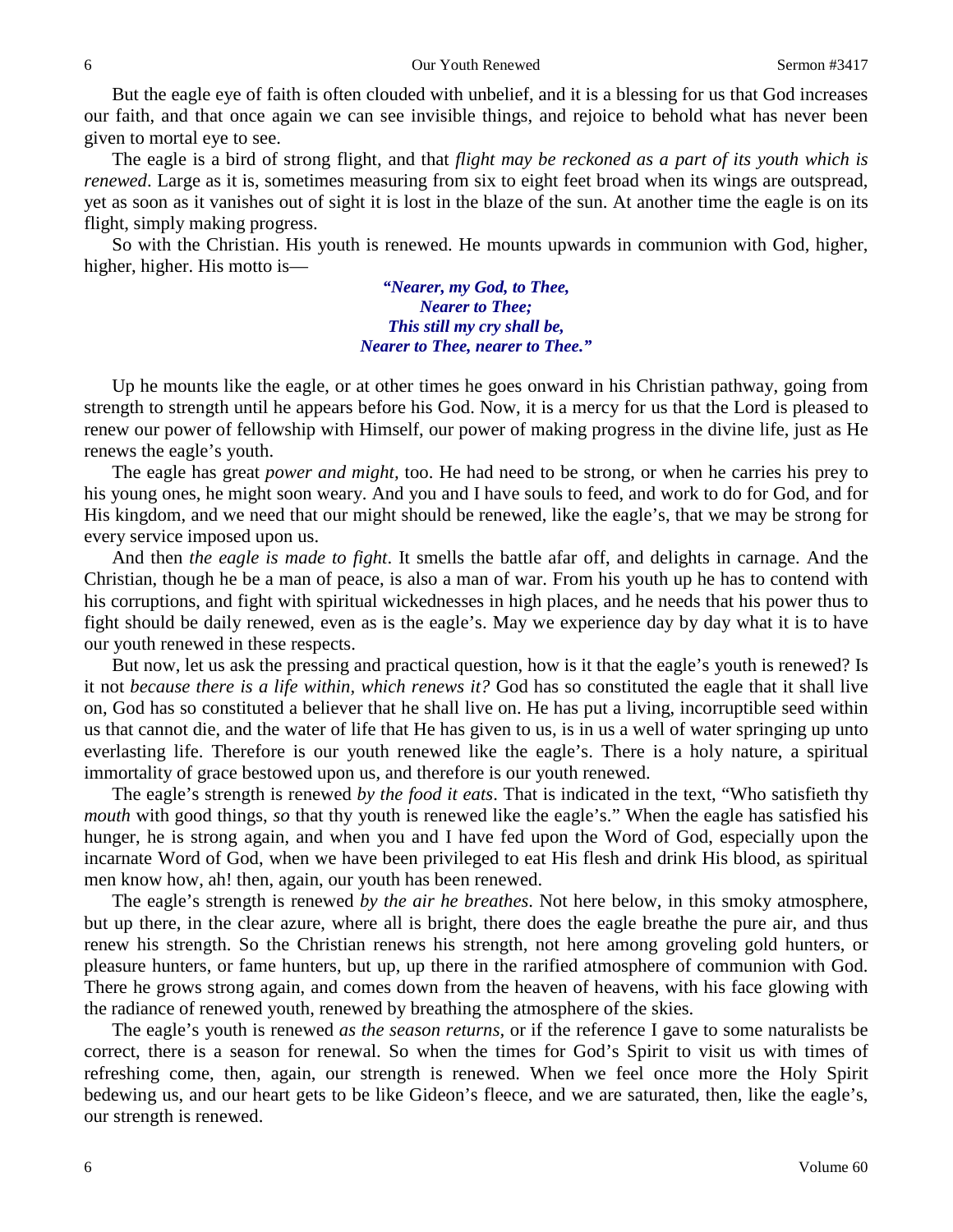#### Sermon #3417 **Our Youth Renewed** 7

But I shall weary you, for there is so much scope here, if I continued to speak. I shall rather leave you to think the matter over than attempt to work out the fullness of such a text as this.

And thus I must bring you to the last truth, which I desire to enforce—

**IV.** A DIVINE QUICKENER.

Does not David say, *"Who* satisfieth thy mouth with good things"?—referring here to God Himself. To make short work of this last point, let me say to every believer here who has been satisfied, who has had grace restored to him, and his youth renewed like the eagle's—you have *had all this from God.* You have never had your soul renewed from anywhere else, but from Him. You have never had your mouth filled with good things, except by God. Every temporal mercy has His mark upon it, for He sent it. Those houses, those children, that competence of yours, all came from Him. As to every spiritual blessing, you must see His mark thereon.

### *"There's ne'er a gift His hand bestows, But cost His heart a groan."*

Well, it all comes from God. Then remember that, and let it be all the dearer to you. Let it make your soul cling still closer to God to think that all these blessings have come from Him.

Well, then, if all has come from God, be it remembered with that fact that *all has been through God*. From Him, and through Him—I mean that no mercy would have been a mercy if God Himself had not made the mercy, and that no spiritual gift could have been yours unless God Himself had been in the gift. In fact, there is no good thing, until you get God Himself.

### *"Less than Thyself cannot suffice, My comfort to restore."*

Life is nourished, not so much by bread, as by God's decree that bread should nourish us, for "man shall not live by bread alone, but by every word that proceedeth out of the mouth of God shall man live." So the ordinances do not feed your soul, it is God in the ordinances. It is not the sacramental bread and wine, it is not baptism, it is not coming up to listen to a poor mortal like yourselves, it is not even private prayer, it is God in the prayer, God in the preacher, God in the ordinance, so that you not only have everything from God, but that which satisfieth and reneweth you is God Himself. Oh! to say, "My Lord and my God: the LORD is the portion of my soul!" This is sweetness, indeed.

Well, then, as you get everything from God, and by God, *ascribe everything to God*. Let nothing pass by without praise. Reckon that nothing comes to you by chance. Do not conclude anything to be your desert or your earning. Bless God for it all. "Oh! clap your hands, all ye people. Come into his courts with thanksgiving. Praise him with cymbals, even the high-sounding cymbals." Let Him have the best of your songs, for you have the best of His gifts. Praise Him with a new song, for you have new mercies for which to sing.

And if you thus ascribe everything to God, take care *that you use everything for God*. Let your temporal mercies be consecrated to Him. Give Him the first fruits of all your increase, so shall your barns be filled with plenty, and your presses shall burst with new wine. Give to God all your spiritual strength, and whenever you feel that you are renewed in it, do not shake yourselves as though your strength were your own, and you might use it as you liked, but when the Spirit of the Lord moves upon you, as He did upon Samson in the camp of Dan, go out and smite the Philistines as he did.

Go and help on the Master's work, and the Master's children, watch over the Master's sheep, fight the Master's foes, and thus shall you continue to have your mouth satisfied with good things, and your youth renewed because the Lord will see that you are not wasting it, or spending it upon yourselves, but giving it all to Him.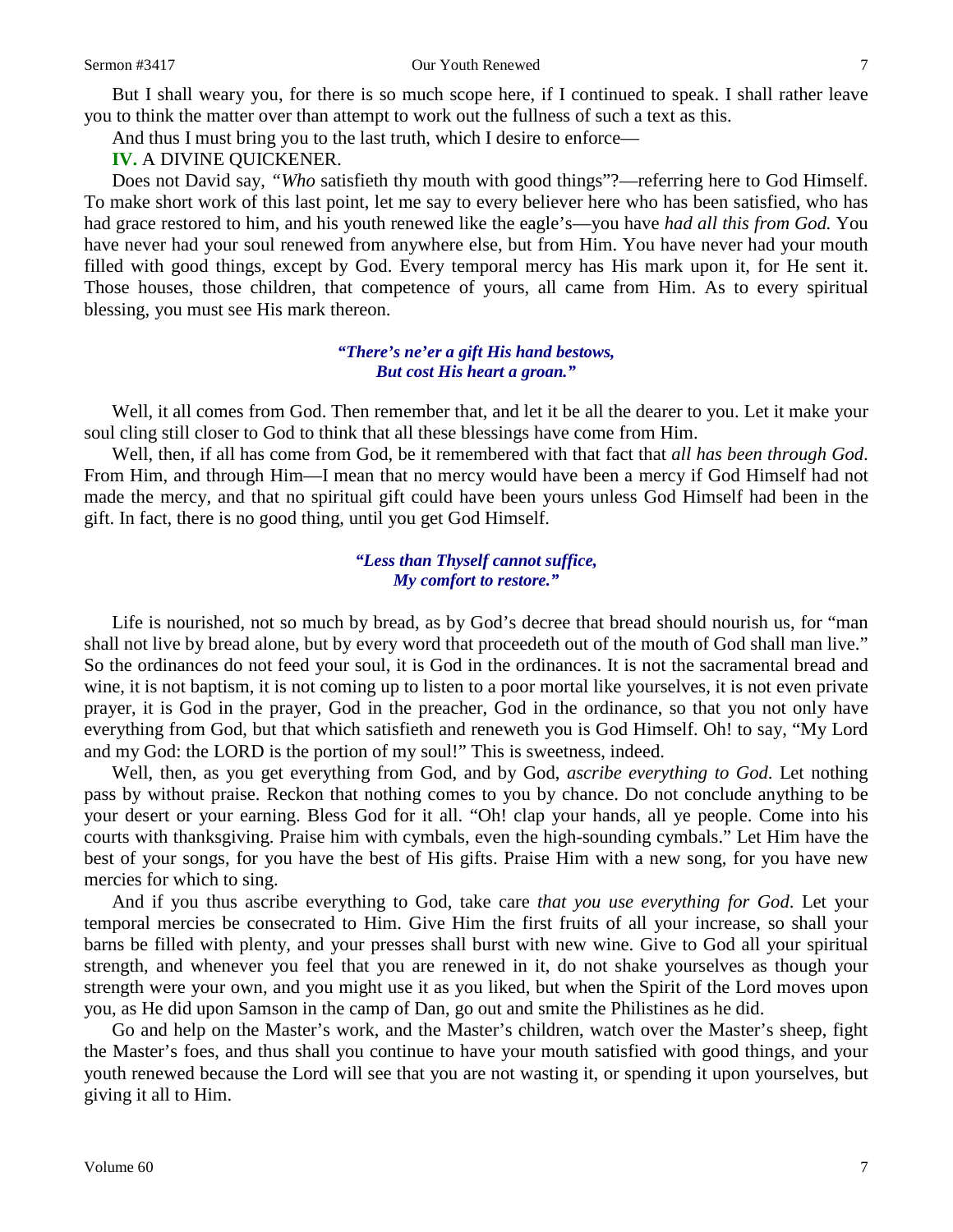I am sure I grieve much that such a text as this should not have a bearing upon you all. But alas! there are some here, there are some here who are not satisfied, and you never will be, my dear hearer, till you get Christ. There are some here whose youth is not renewed. Nay, it were a pity that it should be. You must be born again. You *must*, you MUST be born again. Oh! that you may now be born again, for otherwise, for you to renew your youth would be to renew your sins and increase your ruin.

My dear friend, what you need most is a new heart, and there is only one who can give it to you, and that is He who made heaven and earth, even Christ Jesus. What you need is to have your sins washed away, and it is only He who can do it, who first filled the channels of the deep, and who now can wash away your sins in His own blood.

Trust Him, and it is done. Trust Him, and it is done altogether. Trust Him, and it is done altogether, and forever. He that believeth in Him is saved, for hath He not said it who cannot lie, "He that believeth and is baptized shall be saved"? Be obedient to that double command, and in obedience, you shall find that God is faithful to His covenant, to His Son, and to you to whom the promise is made, and you shall be saved.

God bless you for Christ's sake. Amen.

# **EXPOSITION BY C. H. SPURGEON**

#### *PSALM 42*

### **Verse 1.** *As the hart panteth after the water brooks, so panteth my soul after thee, O God.*

It is said that when they cannot find water, they sometimes let loose a hart, which, flying over the desert sand, by instinct seems to scent out the water brook. If he cannot find it, however, the stag is subject to a burning thirst. He stands and pants. His sides heave while he thirsts. So says David, "As the hart panteth" (or "brayeth") "after the water brooks."

**2.** *My soul thirsteth for God, for the living God: when shall I come and appear before God?*

Not God's worship only, not God's people, but God Himself he pants for. Oh! for such a thirst. The next best thing to having God is to have an insatiable thirst after Him. Do you think a soul ever could be cast away that longed for God? Impossible. There is never a soul in hell that had any sincere longings after God. Grace is in thy heart, dear hearer. That thirst is grace if you are longing after the living God.

**3.** *My tears have been my meat day and night, while they continually say unto me, Where is thy God?*

"Thou art forsaken. God has forgotten thee." At the very thought of this, he had the salt meat of his tears, and nothing else, for there is nothing that touches a Christian's heart and wounds him to the quick like that. "Where is thy God?"

**4-5.** *When I remember these things, I pour out my soul in me: for I had gone with the multitude, I went with them to the house of God, with the voice of joy and praise, with a multitude that kept holyday. Why art thou cast down, O my soul? and why art thou disquieted in me? hope thou in God: for I shall yet praise him for the help of his countenance.*

See how he clings to God in the dark. When the question cuts through his soul, "Where is thy God?" he seems to say, "I will none but him. I will follow hard after him. He is everything to me. I will be sick till he heals me. I will be in the dark till he gives me light. I look to none, but to my God."

**6.** *O my God, my soul is cast down within me: therefore will I remember thee from the land of Jordan, and of the Hermonites, from the hill Mizar.*

Or the little hill. I did know Thee there. These were Thy trysting places. There didst Thou meet with me, and I do remember this, and canst Thou have met me in love so often, and wilt Thou cast me away now? Thou didst there manifest Thyself to me—as Thou dost not unto the world, and Thou art an unchanging lover. Wilt Thou not come to me again?

**7.** *Deep calleth unto deep at the noise of thy waterspouts:*